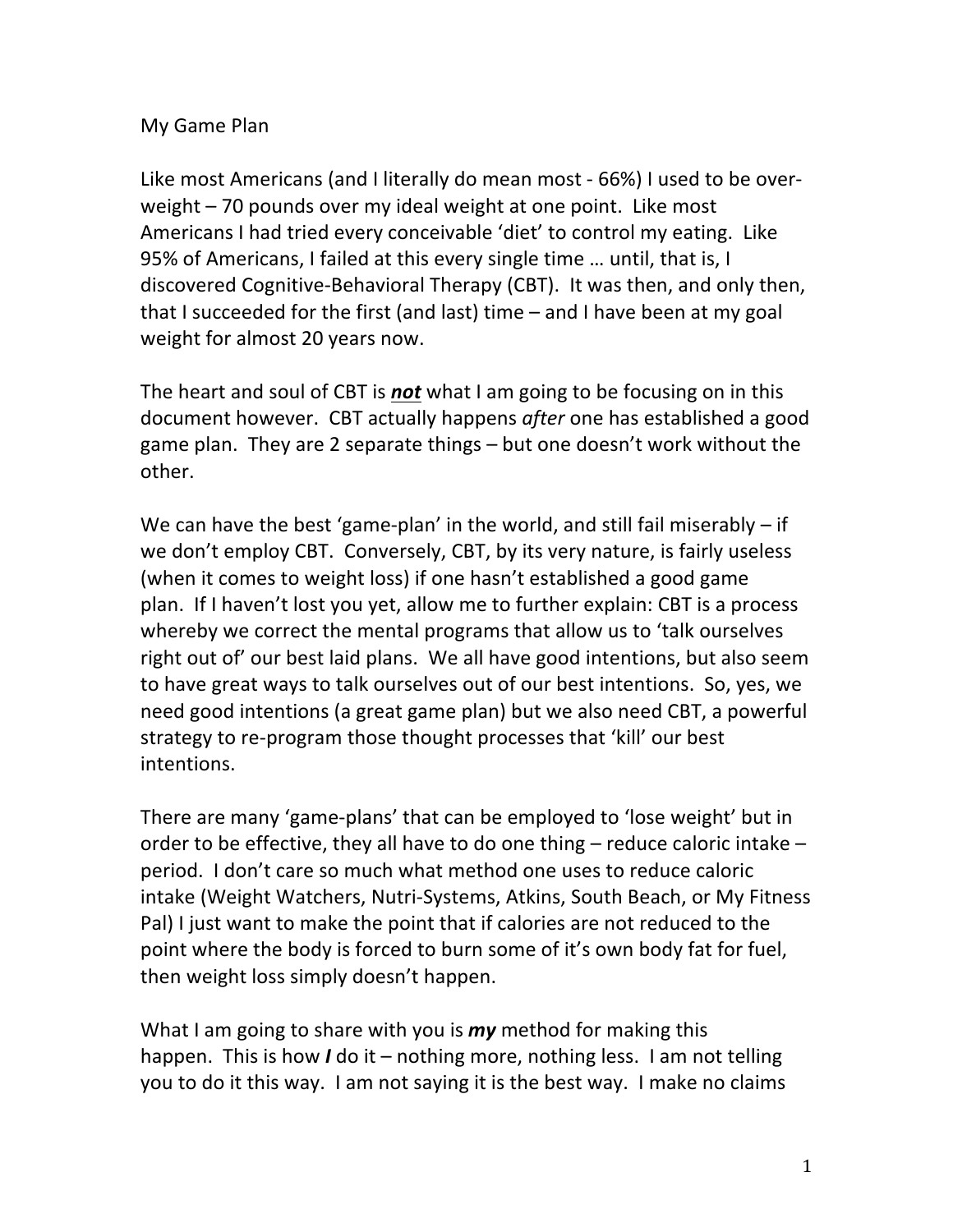about the safety or efficacy of the method. It is simply the way I do it. So here is my disclaimer – *I am not telling you to do it this way*.

When I began, 20 years ago, my method involved a spiral-bound notebook, a paper-back book of calorie values that I carried around with me, a set of measuring cups/spoons and an old kitchen scale. I still have that old calorie book in a box somewhere in my attic, but I haven't looked at it for years. I don't need to, I can find the caloric content of just about any food on the planet within seconds on the internet. But one thing I do remember distinctly in that book was a simple formula that gave the estimated caloric need for humans. The formula was  $(A) \times (B) - (500 \text{ or } 1000) = (C)$ , where A was current body weight, B was a variable (12-17, 12 being sedentary, 17 being very active) and C was the suggested caloric intake to lose 1 or 2 lb per week (-500 for 1lb, -1000 for 2lb). It was a very simple calculation and became the starting point of my journey.

I cannot even tell you what the calculation yielded for me 20 years ago (that is up in the attic too), but I can tell you that it got me into the 'ball park'. Accuracy really didn't matter much, because I quickly reasoned that if the number I had come up with didn't make me lose weight I would simply reduce that number by 100 calories each week until I found the number that did. And this is exactly what I proceeded to do. I wrote down and calculated every single morsel of food I put in my mouth, every day, and simply stopped when I hit my calorie  $limit.**$ 

 $(**)$ ust in case you have stumbled across this article before watching the videos, let me re-iterate that this method won't work without CBT. Without CBT I would **not likely** have 'simply stopped' when I hit my calorie limit, I would have used one of my many 'intention-killing thoughts', like *'I can start tomorrow'* to blow right past my limit.)

I decided from the beginning that I was done trying to eat reduced-fat, nonfat, weird calorie reducing foods, etc. I was going to eat only foods that I absolutely enjoyed  $-$  but simply limit my calories. So there was no change in my 'food choices' just changes in 'portion sizes'.

I came up with this acronym for myself WARE > Weigh Add Record Eat >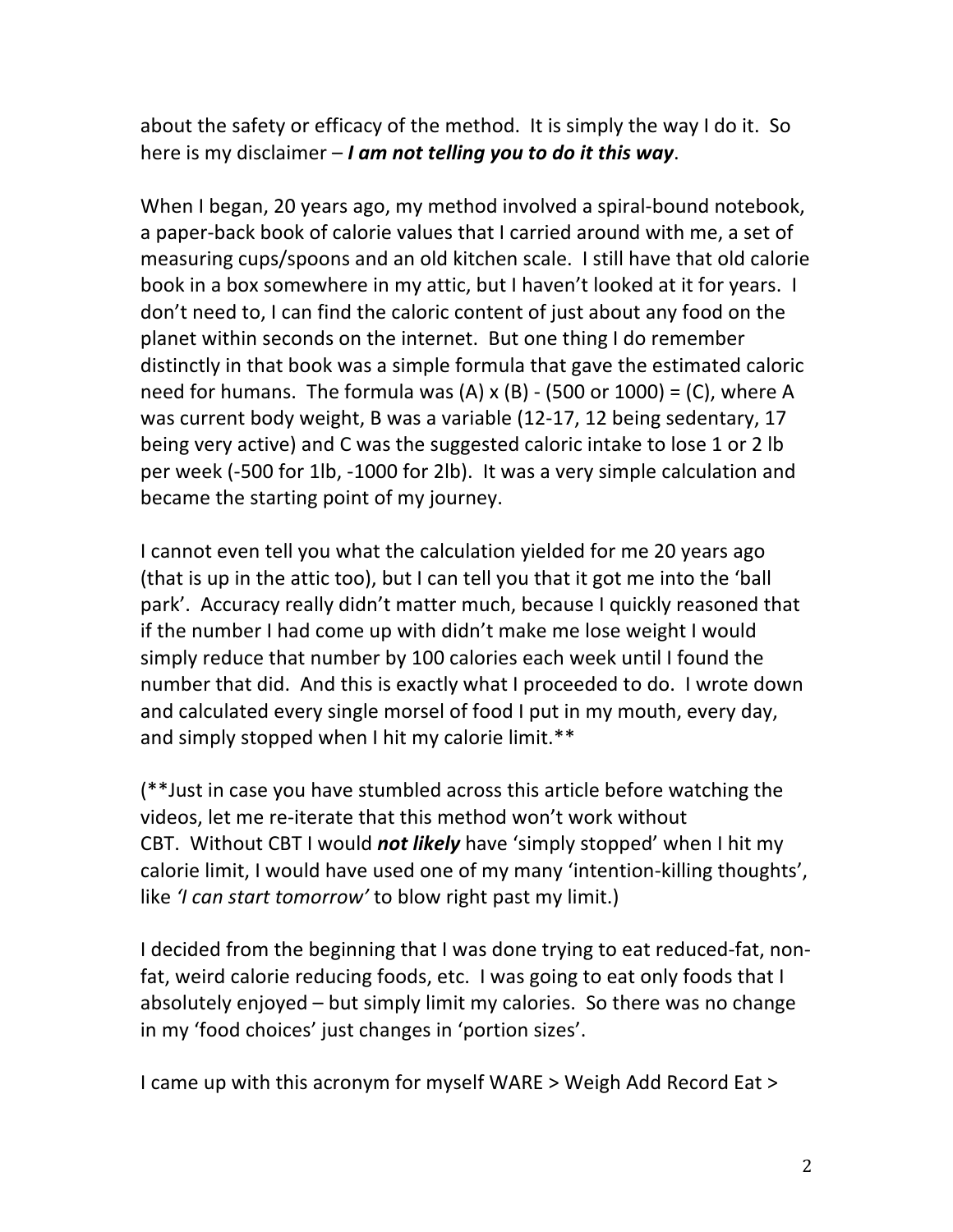which meant I had to *know* the amount in calories, have it *written* in my notebook and *calculated* BEFORE it went in my mouth. Here is where I first noticed something interesting. When I wasn't paying attention at all, it didn't matter, I could eat anything 'without thinking about it', but when I followed this acronym I found myself becoming a bit anal about it. For example, if I was even 5 calories over, I would correct that before I ate it. I felt 'compelled' to take 3 pieces of corn off my plate, so it was 2000c not 2001c. It was weird, but also felt pretty powerful. I knew I was on to something.

I also reasoned that even if I was 'off' on some my calorie counts for certain foods (for example ground beef, or a piece of pizza), as long as I kept my choices relatively constant and consistent, that would eventually even itself out over the course of time and be absorbed by the 'law of averages'.

My plan worked like a charm. I weighed myself every day at the same time, and took the *average* of the 7 weights as my gauge. I also averaged my 'daily calorie counts' the same way. If my 7-day average of body weights didn't go down 1 lb, then I reduced my 'target calorie limit' by 100c until it did. It was a very simple, systematic way to find my threshold and consistently keep my body moving in the right direction.

I found something else interesting. Most of the foods that I ate consisted of less than 100 different items. (Milk, cheese, bread, eggs, fish, chicken, etc.) As long as I bought the same products each trip to the grocery, I didn't have to re-calculate. As long as I measured out the same amount each time, I didn't have to reference my book. (Now-adays this task is infinitely easier. With computer programs like MyFitnessPal you can log on and have all of this calculated for you  $-$  for free.) Even back then, with a book, note-pad, pen and calculator, it wasn't long before I had things down to a 'science'. What was a bit of a pain in the beginning, soon became a 'snap' to do. I would actually time myself occasionally, just too see how quick I was getting at it. If it took me more than 10 minutes extra per day to track my calories  $-$  that was a slow day. Most days it was 5 minutes  $-$  5 FLIPPING MINUTES – not a very big price to pay for the accuracy of knowing I was in control.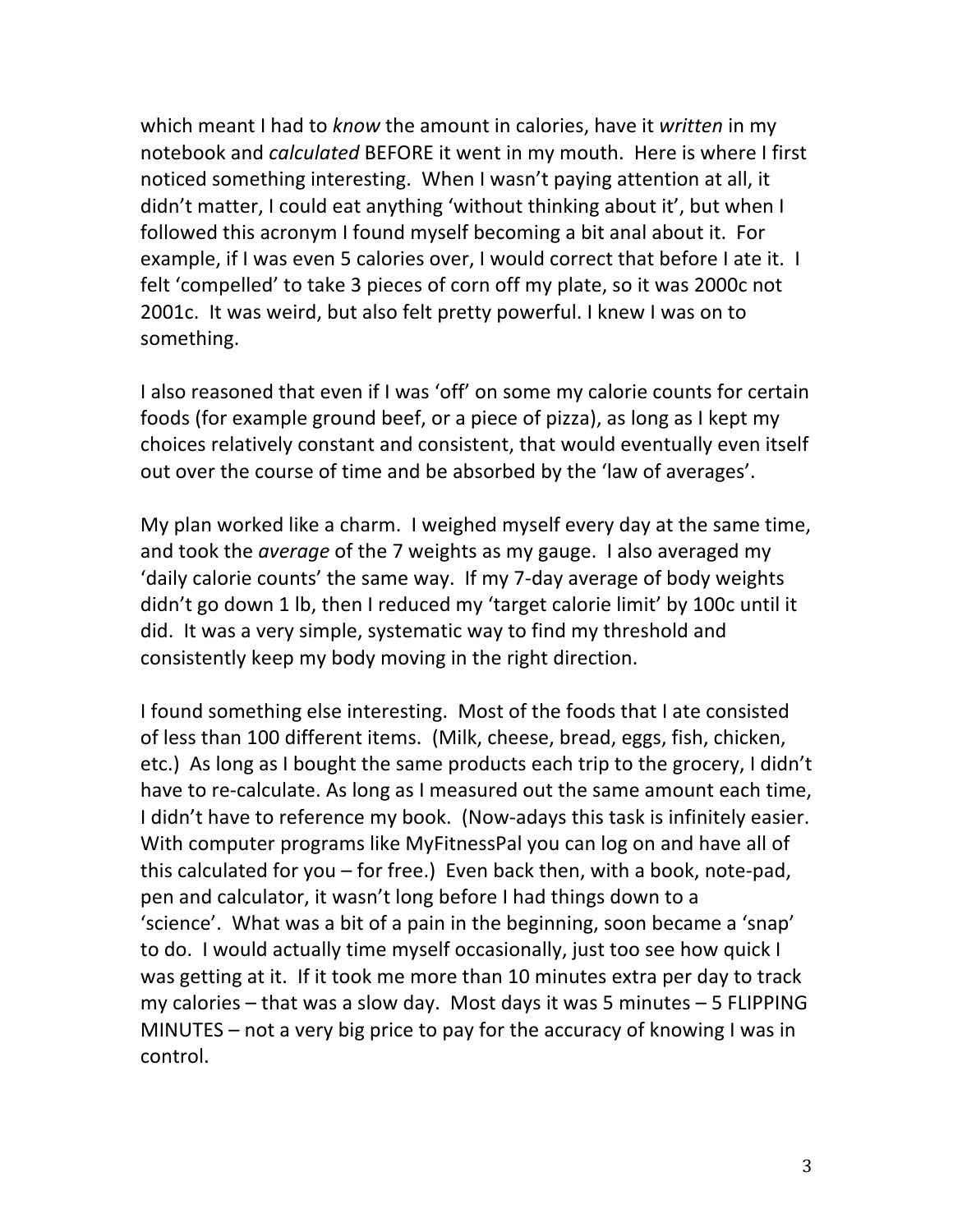Then there were those foods like 'home-made' lasagna (my wife makes killer lasagna). How was I to know how many calories were in a serving of that? Well, when I thought about it, it really wasn't that hard to figure out. All of the individual ingredients could be weighed and the entire dish could be weighed after it was cooked. By dividing the entire calories in the whole pan of lasagna by the weight (in grams) of the whole pan I had a ratio expressed in  $C/g$ . Simply multiplying that ratio by the weight (in grams) of *my individual* portion yielded calories. Pretty simple math! And once I had calculated the 'recipe', no need to do that again  $-$  just keep the ratio.

Unless one is tracking calories, I really see no reason to continue trying to lose weight. There is nothing quite as frustrating and self-defeating as trying hard to follow a nutrition plan only to not lose because one has not created a sufficient deficit. I have seen far too many people in my practice who believe that *just* eating healthy is the key. So they work hard to eat healthy and fail to drop weight because they are still taking in too many calories. Healthy food often has just as many calories, sometimes even more, as junk food has.

There is simply no reason to **not** track calories! There are literally dozens perhaps hundreds, of apps designed to help you do this. My Fitness Pal, for instance, helps you to track your calories, your weight, your exercise, and has a giant database of foods at your fingertips to figure out how much you are consuming. All you need is a kitchen scale that you can purchase at Walmart for under 25 bucks. I have had a scale on my countertop for 15 years. And I still use it quite regularly to weigh things like salad dressing, mayonnaise, etc.

I personally eat 2 meals per day, and they are both within an 8 hour timeframe, so essentially I am fasting for 16 hours every day. My first 'meal' of the day is around  $12p$  and the other at 8p. So, do I eat 'breakfast'? - yes, most certainly I do  $-1$  '*break*' my '*fast*' at 12p. If you are one that believes you should eat 'break fast', in the morning, because it is the most important meal of the day, get over it already. There is nothing about any *time* that a food is consumed that makes it any better or worse – really?? I don't eat until 12p for one simple reason  $-1$  don't feel like it! I work out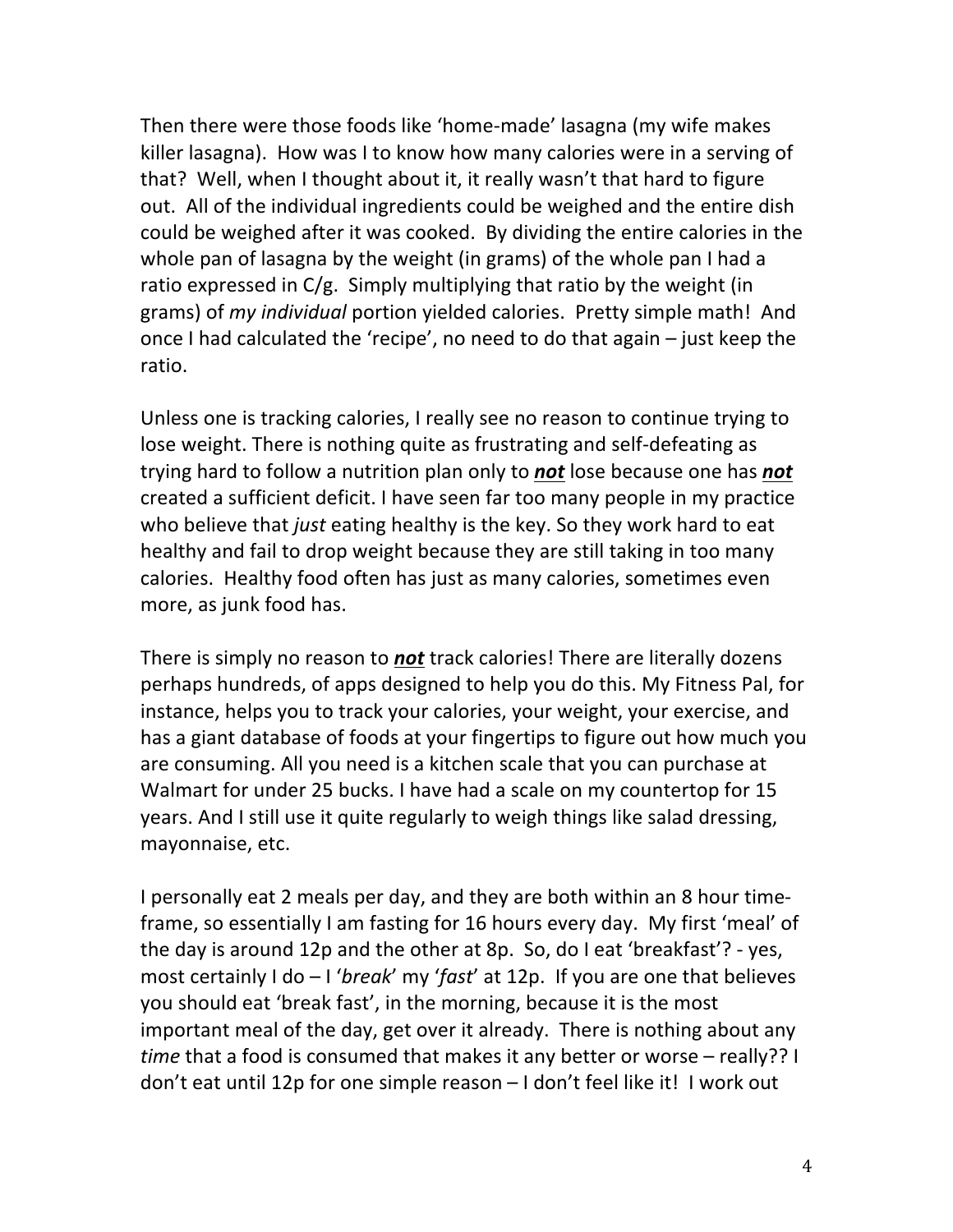every morning  $-$  good and hard  $-$  and I am certainly not going to eat before my workout. When I am done working out I have zero appetite - that usually doesn't kick in until around 11a, so by 12p I am ready to eat. I eat a relatively small meal at 12p and a relatively large meal at 8p. If I am eating say 2100 calories,  $700c$  (1/3) will be my 12p, and 1400c (2/3) will be my 8p meal. My 12p meal will be super high in protein and fat (zero carbs). My 8p will contain my carbs (20-30%). I do this for a reason  $-1$  like to be alert during the day and sleepy at night. Carbs make me very sleepy, so I avoid them during the day and eat them only in the evening meal. Managing 2 meals a day is 33% less hassle than managing 3, pretty simple. If this is not healthy, then I must be an anomaly. I have been doing it for 20 years and at age 53 I am healthier than almost everyone I know. The truth, however, is that I am not an anomaly. There is no biological reason for eating 3 times instead of 2, (or 2 instead of 1 for that matter). I can't speak for a diabetic (or anyone who might have special health issues), of course, but I am not a  $diabetic$  – enough said.

Here is another thing I do to give myself a major psychological advantage. I cut calories on 5 days of the week and *intentionally go over* on 2 days. My *break-even* calorie input as of this moment (to maintain my 200 lb frame) is 3000 calories per day. I eat 2600C, 5 day per week (Mon-Thu) which gives me 2 days to play on the weekend. An extra thousand on Friday and Saturday gives me plenty to play with. Doing the math:  $(2600*5) + (4000*2)$  $=$  21,000, the exact number of calories I need in one week to stay at 200lb.

The way I map out my weeks gives me a huge psychological advantage. I love having a few beers, a couple pieces of pizza, some chips, popcorn, or whatever on the weekends and I'm never going to stop doing that. I look forward to doing that on the weekends, which makes what I'm doing throughout the week seem so much more worth it. (Contrast that with someone who thinks I can't do that anymore I can't ever have a piece of pizza or a few beers). The beauty is that we don't have to exclude anything fun from our diet. I can arrange my calories in such a way that I can basically rob Peter to pay Paul. Why not shave a few calories throughout the week, when I'm concentrating on work - not sitting around thinking about it, and have some extra to spend on the weekend when I'm watching football, or hanging out with friends? To me that makes what I'm doing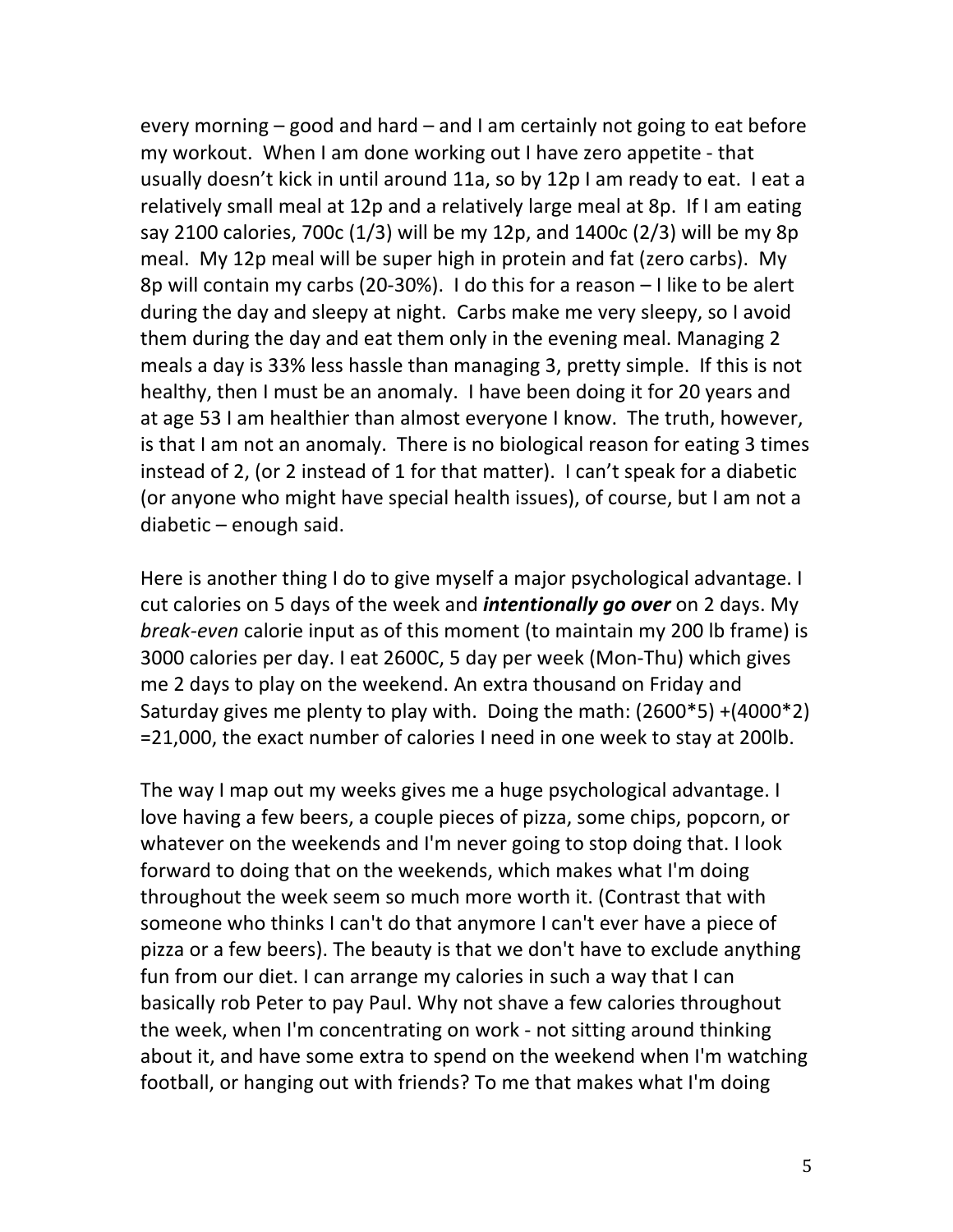throughout the week seems so worth it. You have to treat calories like a bank account. If you haven't tried this, I highly recommend it.

Now a lot of times people bristle at all of this, thinking why should I have to do all this? Skinny people don't have to do that. That's where I call bullshit. Yes they do. Everyone does it in his/her own way. That's why it appears that skinny people can eat so much, it's because you probably see them when they are having their **'over-age'** days. That's stands to reason doesn't it? We see our friends at parties at celebrations, and it seems like the skinny people are eating even more than the fat people. And that's probably absolutely true, but it's not because the skinny people have super high metabolism's. It's the fact that they don't eat that way all the time. In fact that's probably the only time that week that they've eaten that way, and the rest of the week they have probably shaved calories in preparation for that event.

It's really quite simple. If you treat calories like a budget, you only have so much to spend and you can decide *when* to spend it and *what* to spend it on. I could spend my entire 21,000 calorie weekly budget on McDonald's and my weight would not change. How do I know that? Because I have done it - just to prove a point. Of course I don't want to eat that way, because I value my health more than I've value eating those kinds of foods.

I also completely discount the idea that you shouldn't eat right before you go to bed. Again, I have been doing that for 15 years, with the result of being the healthiest I've ever been. I'm usually done eating my second and final meal of the day at around 930 PM, and I am usually in bed by 1030-1045, trying to be asleep by 11. Again, there is no physiological reason to not do this. The 'wives tale' is that what you eat right before you go to bed it just turns to body fat. The fact is: If my calorie consumption in a 24-hour period is such that it balances my calorie expenditure for that same 24 hour, there's nothing to turn to fat - no matter when I eat it.

I have done some research on the recommended ratios of carbs/ proteins/ fats. From the data I have found it appears that the recommended intake for carbs is anywhere from 40-55%, fats 20-30% and protein 20-35% by weight. (Fat is higher in calories per gram  $(9/4)$ , so keep in mind that this